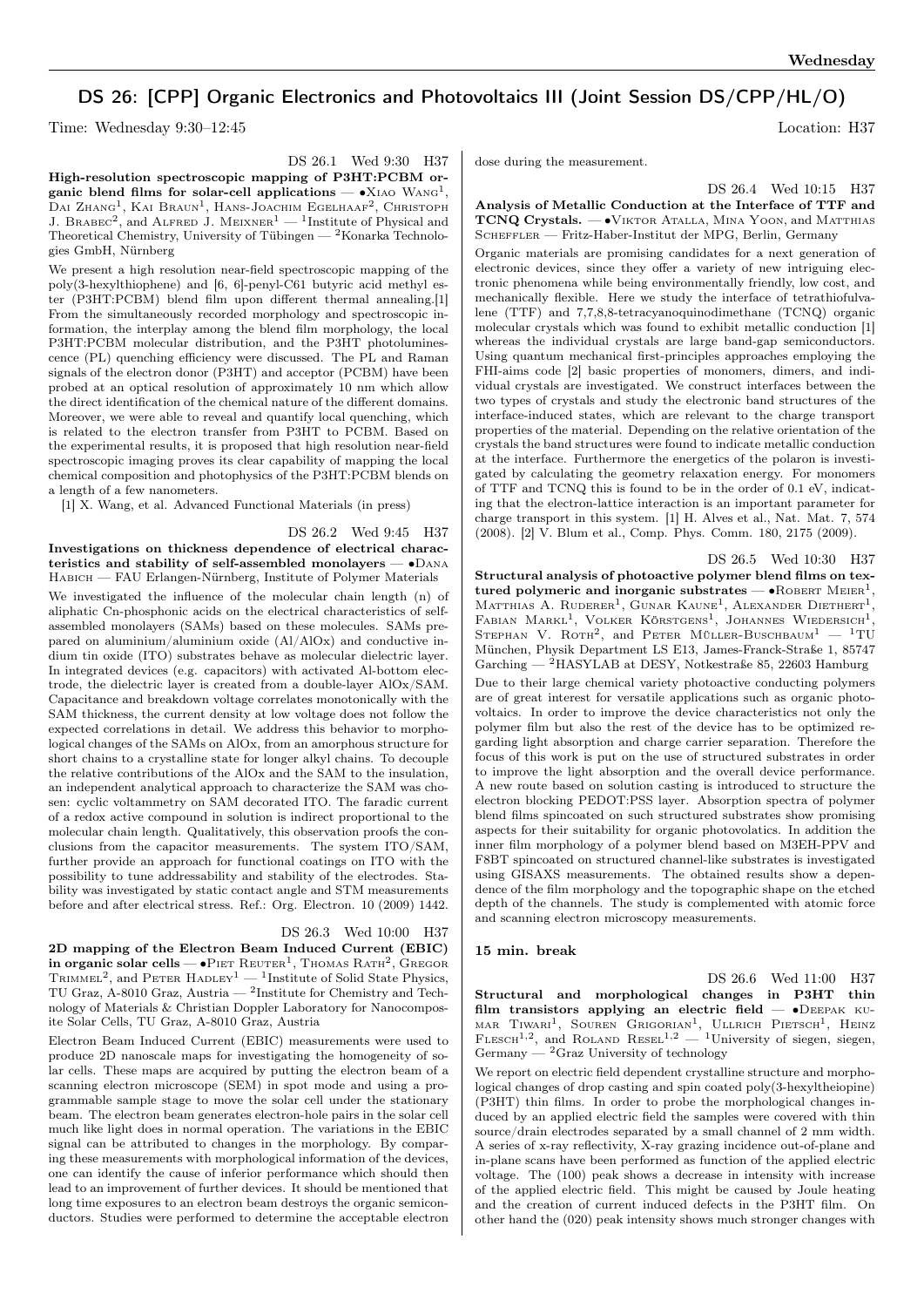applied field. Considering the \*-\* stacking direction the measured effect can be directly related to a change in the electric transport. The observed changes in structure are reversible and the current-voltage cycle can be repeated several times. For X-ray reflectivity major changes have been found close to critical angle of total external reflection indicating the film becomes less dense and increases in surface roughness with increase of the voltage. This change in surface behaviour could

#### DS 26.7 Wed 11:15 H37

Thickness dependent structural order in P3HT films - a key parameter for high OFET mobility —  $\bullet$ BENEDIKT GBUREK, Richa Sharma, Torsten Balster, and Veit Wagner — School of Engineering and Science, Jacobs University Bremen, Campus Ring 1, 28759 Bremen, Germany

be confirmed by in-situ AFM measurements.

Applications of organic electronics require cheap and fast production methods on flexible substrates. Following these goals, top-gate OFETs on PET foils were used to analyze the dependence of the device characteristics on the crucial parameter of semiconductor layer thickness. The organic semiconductor, regio-regular P3HT, and the gate insulator were deposited by spin-coating under atmospheric conditions.

The charge carrier mobility was found to be rather low for extremely thin layers of several nanometers only. However, with increasing layer thickness, mobility increases by two orders of magnitude until a "saturation thickness" of 50 nm, above which it remains constant.

Further details of the ordering were extracted according to the Vissenberg-Matters model with gate-voltage dependent mobility  $\mu =$  $\mu_0 \left( \left( V_{GS} - V_{th} \right) / 1 V \right)^{\gamma}$ , where  $\gamma$  is directly related to the width of the density of states. The analysis reveals that the disorder parameter  $\gamma$ decreases from 3.1 to 1.0 over the examined thickness range, which explains the low mobility of thinner films by higher energetic disorder.

This analysis proves to be highly advantageous as it represents the whole transfer curve, gives better comparability and offers more physical insight. Our study demonstrates the crucial role of layer thickness tuning for improved film structure and optimum material performance.

# DS 26.8 Wed 11:30 H37

Deposition of P3HT via dip coating onto transistors with channel lengths below 1  $\mu$ m — •SILVIU BOTNARASH, STEVE PITtner, and Veit Wagner — School of Engineering and Science, Jacobs University Bremen, Campus Ring 1, D-28759, Germany

A high quality interface between the organic semiconductor and the oxide is crucial for the high performance of an OFET. A good surface treatment is imperative, but it will lower the surface energy of the oxide, making it difficult to spin coat on it uniform semiconductor layers from solvents like chloroform or toluene. We report on the usage of the dip coating technique to achieve highly ordered layers of regioregular poly(3-hexylthiophene) (rr-P3HT). By varying the removal speed of the silicon substrate from solution, the concentration of the solution or both, one can achieve ultrathin layers of rr-P3HT which permit to analyze OFET properties in the sub-monolayer regime. Decreasing the channel length of the transistors down to the range of the contour length of the rr-P3HT is expected to improve the characteristics of the OFET's. An additionally applied electric field between the source and drain electrodes during dip coating facilitates the trapping of P3HT molecules on the electrodes increasing the performance of the device. We used rr-P3HT with an average contour length of 80-100 nm. Compared to previously reported results for chloroform based solutions, the same concentration range of rr-P3HT in toluene displayed better characteristics, which is believed to be due to lower evaporation rate of toluene. Subsequent drying in a nitrogen rich atmosphere over a period of up to 24 h positively influences the performance of the OFET's.

# DS 26.9 Wed 11:45 H37

Semitransparent small-molecule organic solar cells — ∙Jan Meiss<sup>1</sup>, Christian Uhrich<sup>2</sup>, Stefan Sonntag<sup>2</sup>, Wolf-Michael<br>Gnehr<sup>2</sup>, Martin Pfeiffer<sup>2</sup>, Karl Leo<sup>1</sup>, and Moritz Riede<sup>1</sup> — 1 Institut für Angewandte Photophysik, Technische Universität Dresden, 01062 Dresden, Germany — <sup>2</sup>heliatek GmbH, Liebigstraße 26, 01187 Dresden, Germany

Semitransparent, colourful solar cells are of interest for a wide range of applications, e.g. sun shading of residential and office buildings or cars. Previously, among organics-containing devices, only semitransparent dye-sensitized solar cells showed power conversion efficiencies (PCE) that allowed first meaningful applications, whereas semi-transparent small-molecule organic solar cells (OSC) were limited to PCE well below 1%.

We present small-molecule semitransparent OSC deposited by thermal vacuum evaporation on ITO-coated glass. The organic materials include absorber materials and doped dedicated charge transport layers. Due to our unique device architecture, the top electrode is ITO-free, consisting only of an ultra-thin multi-layer metal film.

The OSC exhibit light transmission in the visible range of 30-50% with PCE of over 2%. Organic capping layers are used to significantly lower reflection and increase transmission without significant loss of PCE. Furthermore, we have achieved first large-area semitransparent tandem OSC with 3.5% PCE at 20-40% transmission in the visible range on 4cm<sup>2</sup> , which show the potential of this type of device for large-scale building integration.

#### DS 26.10 Wed 12:00 H37

Stability optimisation of small molecule organic solar cells — ∙Martin Hermenau, Karl Leo, and Moritz Riede — Institut für Angewandte Photophysik, George-Bähr-Str. 1, 01069 Dresden

In addition to high efficiency and low cost, a long device lifetime is a crucially important factor for the commercialisation of small molecule organic solar cells. Previous results mostly covered unencapsulated devices and showed low lifetimes under 1000 hours even without permanent illumination.

Here, we present results on improving the intrinsic stability of glassglass-encapsulated p-i-n solar cells containing small molecules. Zinc-Phthalocyanine and the fullerene  $C_{60}$  are used as photoactive materials. Doped layers of wide gap materials and  $C_{60}$  are used as hole and electron transport layer, respectively. All devices are illuminated with monochromatic or white LEDs and IV characteristics are automatically recorded during the entire measuring period.

In contrast to polymer solar cells, we do not observe an influence of different types of top contact materials on the lifetime. All variations of Gold, Silver and Aluminium lead to stable cells for about 1500 hours of continued illumination.

However, by changing the type and even the thickness of the hole transport material we are able to enhance the extrapolated lifetime (t80) from about 1100 hours with 30nm PV-TPD up to more than 5000 hours with 60nm Di-NPB. These results are achieved with encapsulated devices and illumination intensitites up to  $840 \text{ mW/cm}^2$ from high-power white LEDs at controlled temperatures of 50∘C.

DS 26.11 Wed 12:15 H37 Self organized molecular electronic junctions using two phase liquid structures in microfluidic channels — •SHASHI Thutupalli<sup>1</sup>, Mark Elbing<sup>2</sup>, Matthias Fischer<sup>2</sup>, David Muñoz<sup>3</sup>, RALF SEEMANN<sup>1,4</sup>, MARCEL MAYOR<sup>2,3</sup>, and STEPHAN HERMINGHAUS<sup>1</sup> — <sup>1</sup>MPI for Dynamics and Self Organization, Göttingen, Germany — <sup>2</sup>Forschungszentrum Karlsruhe GmbH, Institute for Nanotechnology, Karlsruhe, Germany —  ${}^{3}$ University of Basel, Department of Chemistry, Basel, Switzerland — <sup>4</sup>Experimental Physics, Saarland University, Saarbrücken, Germany

Using a combination of microfluidics and molecular design, we demonstrate self assembled, reconfigurable molecular electronic junctions. To construct metal-molecule-metal junctions, we employ liquid mercury as the electrode contact in crossed microfluidic channels. Self assembled monolayers (SAM's) of conducting molecular rods are created on the surface of the mercury, which are then bridged to the other mercury electrode via microfluidic control. By precise flow control, we create rectifying molecular junctions using asymmetric molecules. We report on the electrical properties of these microfluidic metal-moleculemetal junctions. Also, we use surfactant stabilized foam-like water-inoil emulsions to form variable molecular junctions. Here, molecules synthesized with hydrophobic conducting cores and hydrophilic ends self-insert into the lamellae between aqueous droplets. Using the aqueous droplets then as the molecular contacts, we report on the conducting properties of the inserted molecules and demonstrate the possibility of reconfigurable circuits using topological droplet rearrangements.

#### DS 26.12 Wed 12:30 H37

DNA Based Molecular Electronics Using Mercury Droplets in Microfluidic Channels — ∙Shuang Hou, Shashi Thutupalli, and Stephan Herminghaus — Max Planck Institute for Dynamics and Self Organization, D-37073, Göttingen, Germany

Mercury droplets in microfluidic channels are used as electrodes to investigate the electronic properties of single strand DNA (ssDNA) molecules. In this system, a self assembled monolayer (SAM) of thiolated DNA oligomers (~ 5 nm length) of specific base sequences is formed on the surface of mercury droplets. Two such droplets are